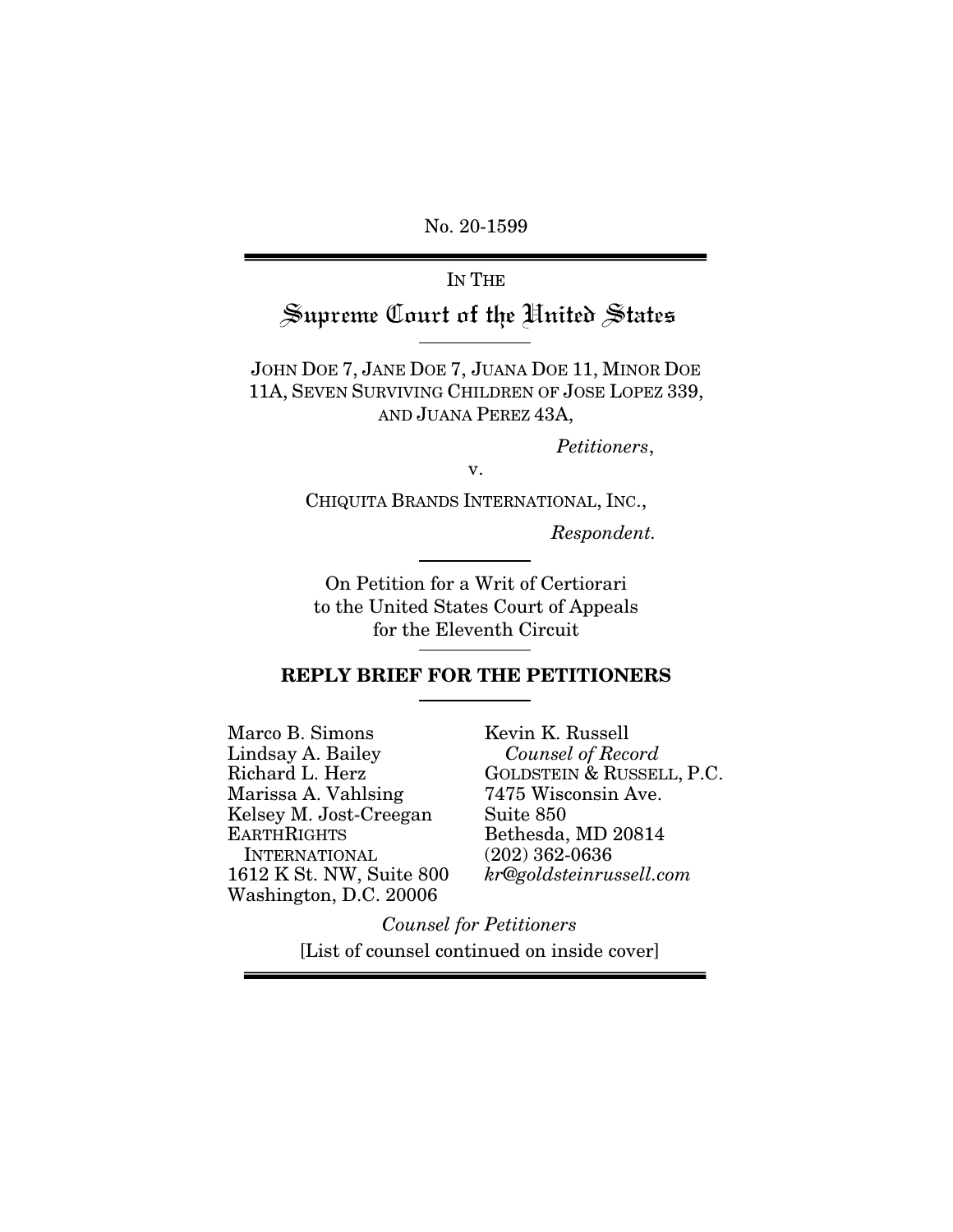Paul L. Hoffman SCHONBRUN SEPLOW HARRIS HOFFMAN & ZELDES LLP

Agnieszka M. Fryszman Benjamin D. Brown Theodore M. Leopold Leslie M. Kroeger COHEN MILSTEIN SELLERS & TOLL PLLC

Judith Brown Chomsky LAW OFFICE OF JUDITH BROWN CHOMSKY

Arturo Carrillo COLOMBIAN INSTITUTE OF INTERNATIONAL LAW

*Counsel for Petitioners John Doe 7 and Jane Doe 7* 

William J. Wichmann LAW OFFICES OF WILLIAM J. WICHMANN, P.A

*Counsel for Petitioners Juana Doe 11 and Minor Doe 11A* 

John Scarola SEARCY DENNEY SCAROLA BARNHART & SHIPLEY, P.A.

James K. Green JAMES K. GREEN, P.A.

*Counsel for Petitioners Seven Surviving Children of Jose Lopez 339* 

Terrence P. Collingsworth INTERNATIONAL RIGHTS ADVOCATES

*Counsel for Petitioner Juana Perez 43A*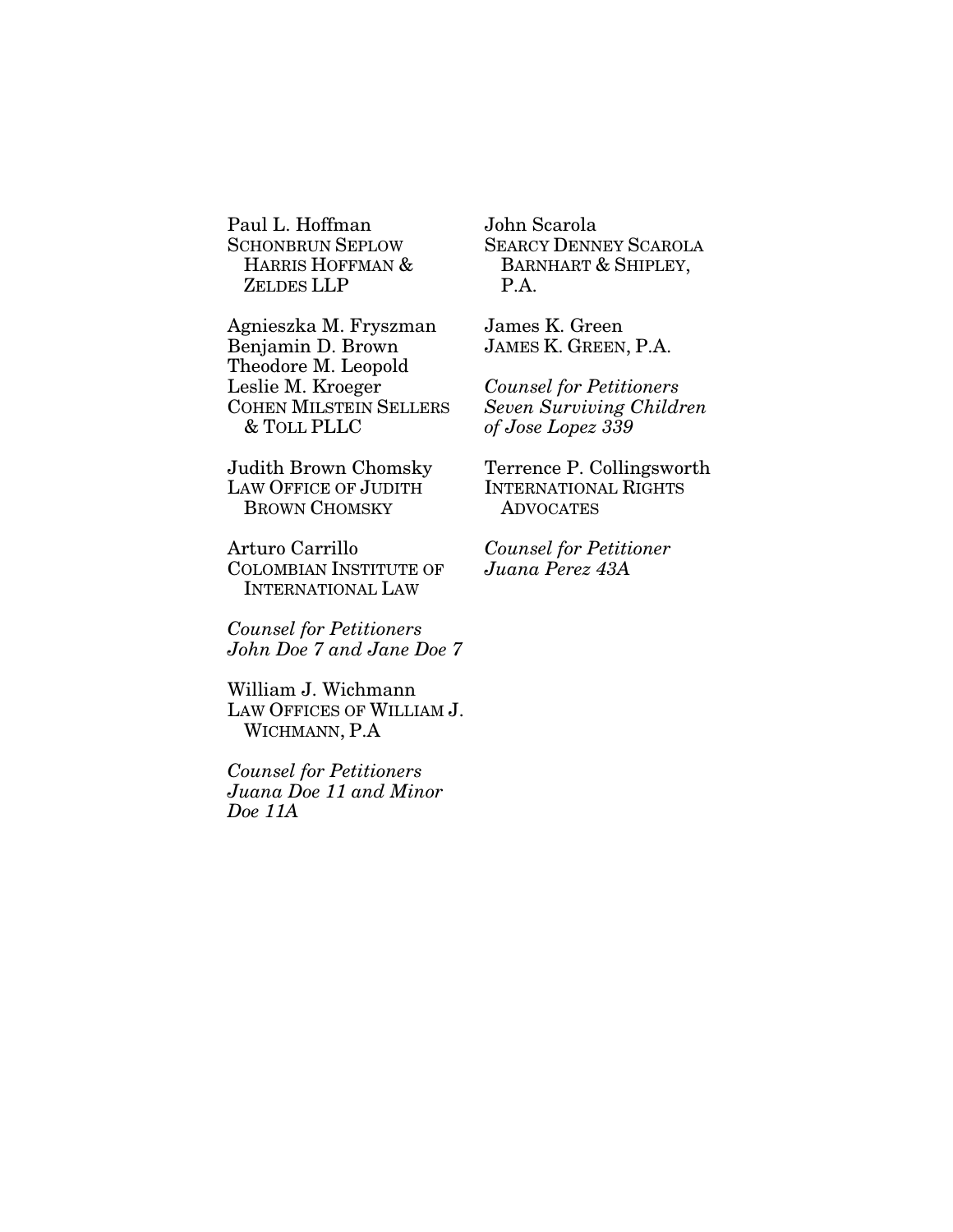# TABLE OF CONTENTS

| REPLY BRIEF FOR THE PETITIONERS 1 |  |  |  |  |
|-----------------------------------|--|--|--|--|
|                                   |  |  |  |  |
|                                   |  |  |  |  |
|                                   |  |  |  |  |
|                                   |  |  |  |  |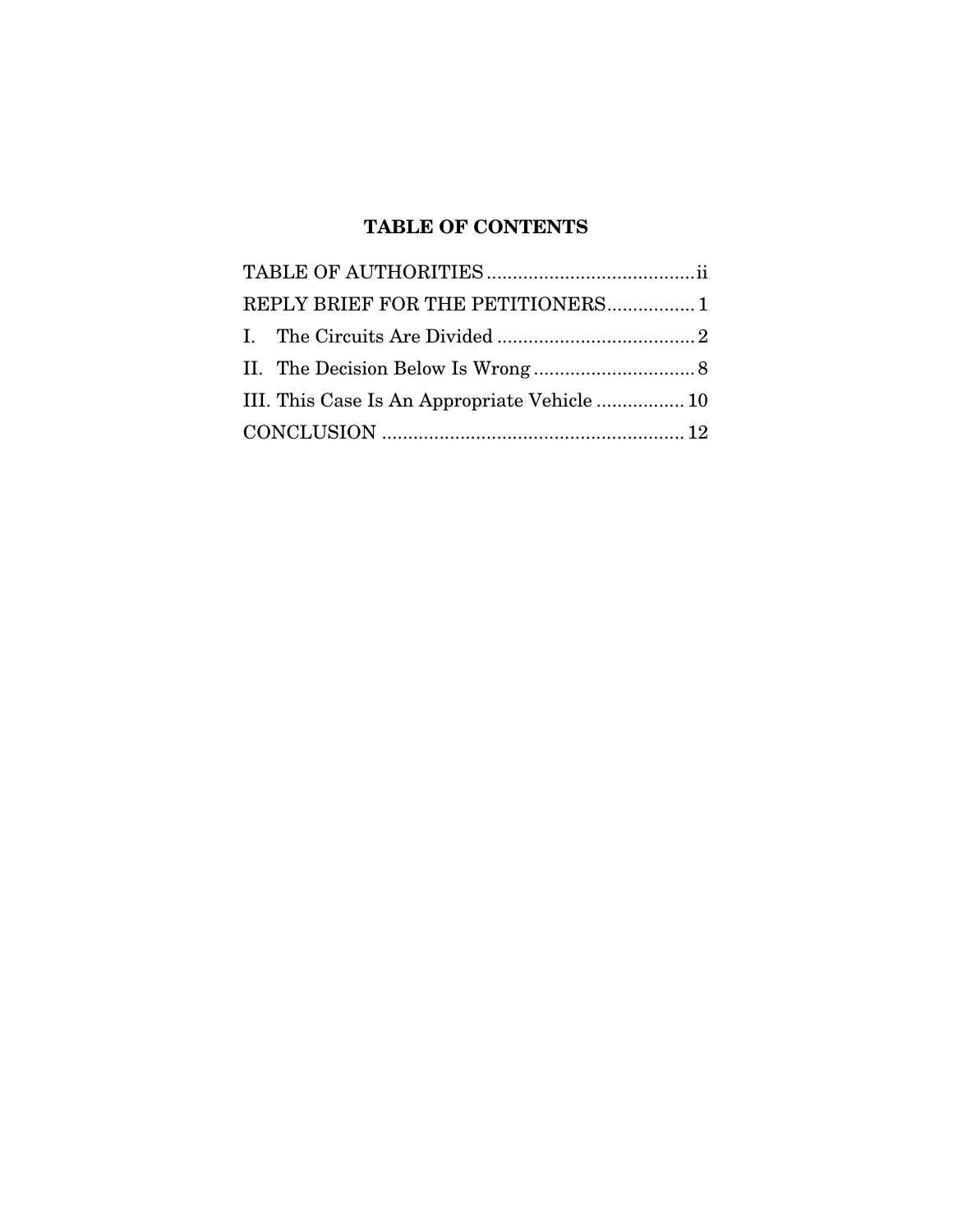# TABLE OF AUTHORITIES

### Cases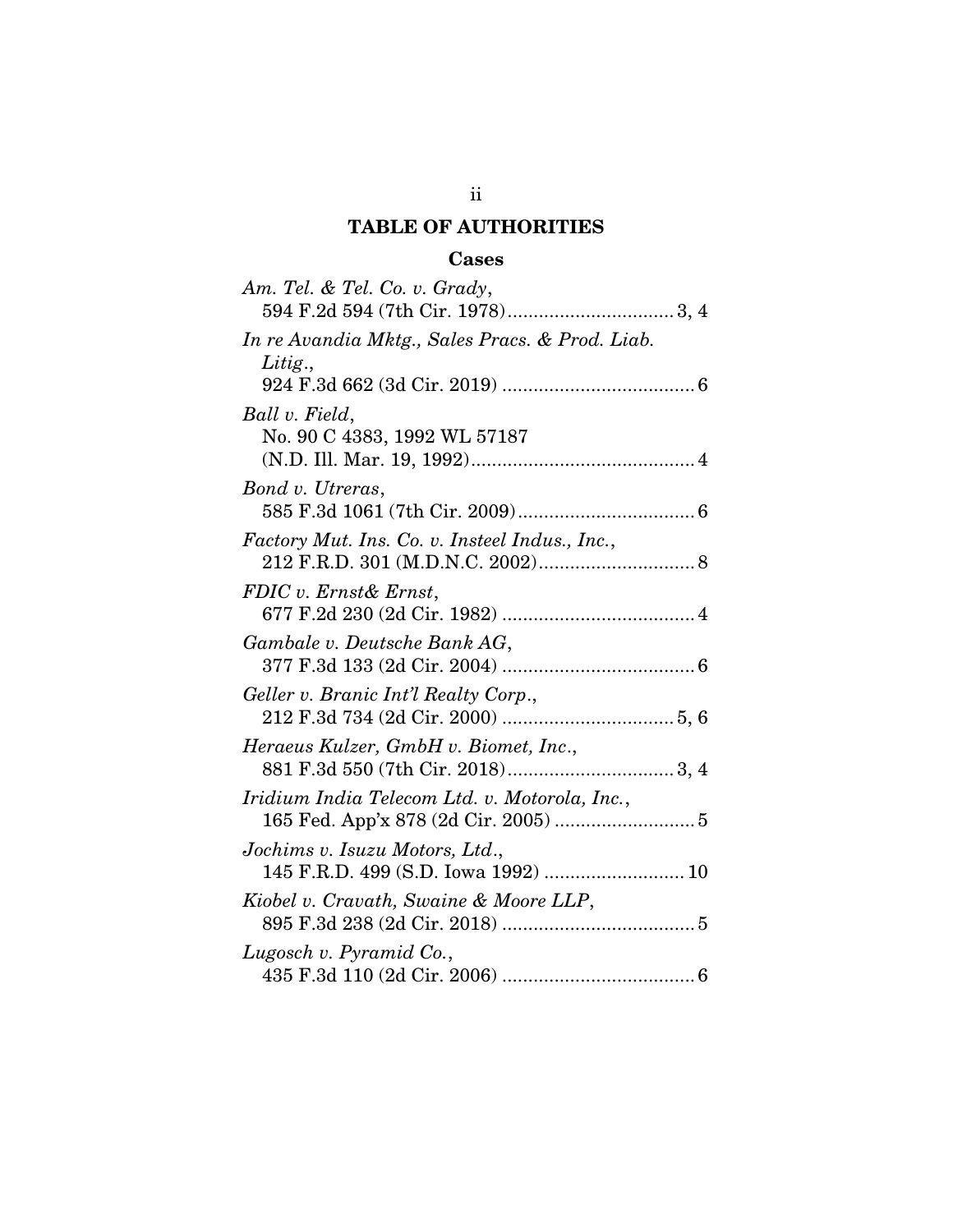| Martindell v. Int'l Tel. & Tel. Corp.,                                            |
|-----------------------------------------------------------------------------------|
| Palmieri v. New York,                                                             |
| Pansy v. Borough of Stroudsburg,                                                  |
| Romary Assocs., Inc. v. Kibbi, LLC,<br>No. 1:10-CV-376, 2012 WL 32969             |
| SEC v. TheStreet.com,<br>273 F.3d 222 (2d Cir. 2001)  4, 5, 6, 9                  |
| Ultratec, Inc. v. Sorenson Comme'ns, Inc.,<br>No. 13-CV-346-BBC, 2018 WL 10036205 |
| Yee v. City of Escondido,                                                         |
| $\mathbf{C}$                                                                      |

#### Statutes

|--|--|--|--|--|--|--|

# Rules

## Other Authorities

| Arthur R. Miller, <i>Confidentiality</i> , <i>Protective</i> |  |
|--------------------------------------------------------------|--|
| Orders, and Public Access to the Courts,                     |  |
|                                                              |  |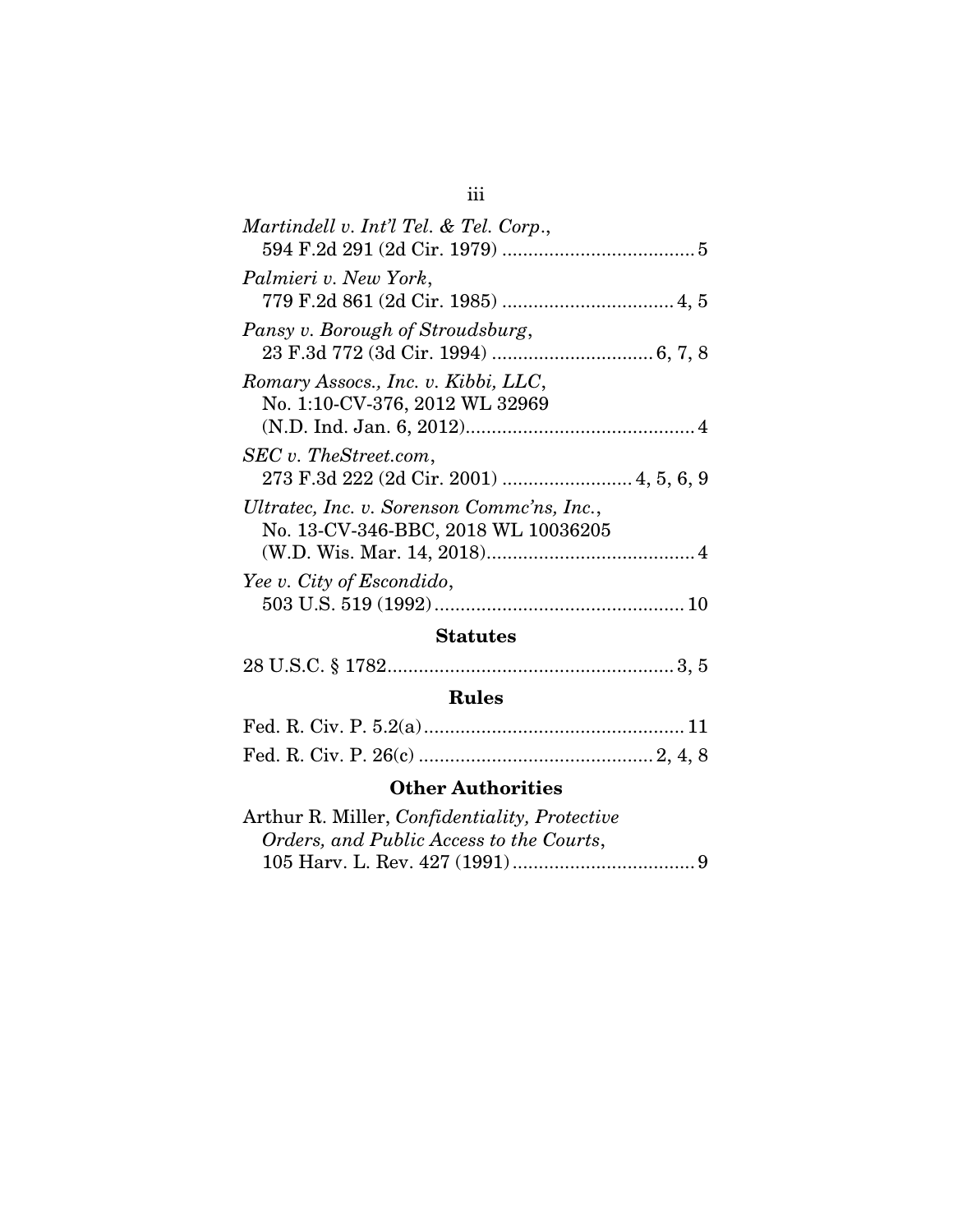### REPLY BRIEF FOR THE PETITIONERS

Chiquita agreed to keep confidential certain private information it received in discovery, such as the plaintiffs' addresses and phone numbers.1 Petitioners could have resisted disclosing much of that information, given its irrelevance to the case. But rather than force the court to resolve constant discovery disputes, petitioners stipulated to an order requiring Chiquita to keep the information confidential in perpetuity unless the court found it admissible at trial and otherwise permitted its public disclosure at that time. Pet. 9-10.

After obtaining that sensitive information, Chiquita then reneged on its agreement and asked the court for permission to release petitioners' private information to the public. This petition poses the purely legal question, *contra* BIO 2, of whether Chiquita bore the burden of justifying its change in position (as the Second, Third, and Seventh Circuits hold) or petitioners instead bore the burden of justifying continued protection because the order was stipulated rather than litigated (as the Ninth, Eleventh, and possibly Sixth Circuits hold). Pet. 15-18.

Chiquita does not contest the recurring importance of this question, which is confirmed by the outpouring of amicus support for the petition. Instead, its opposition rests almost entirely on the claim that

<sup>1</sup> Chiquita claims that the protective order does not cover names. *See* BIO 1 n.1. That is incorrect. *See* Pet. App. 38a, 39a. But the Court need not resolve the question, given that the order also covers other even more sensitive information that could be used to harm or harass petitioners if their identities were revealed.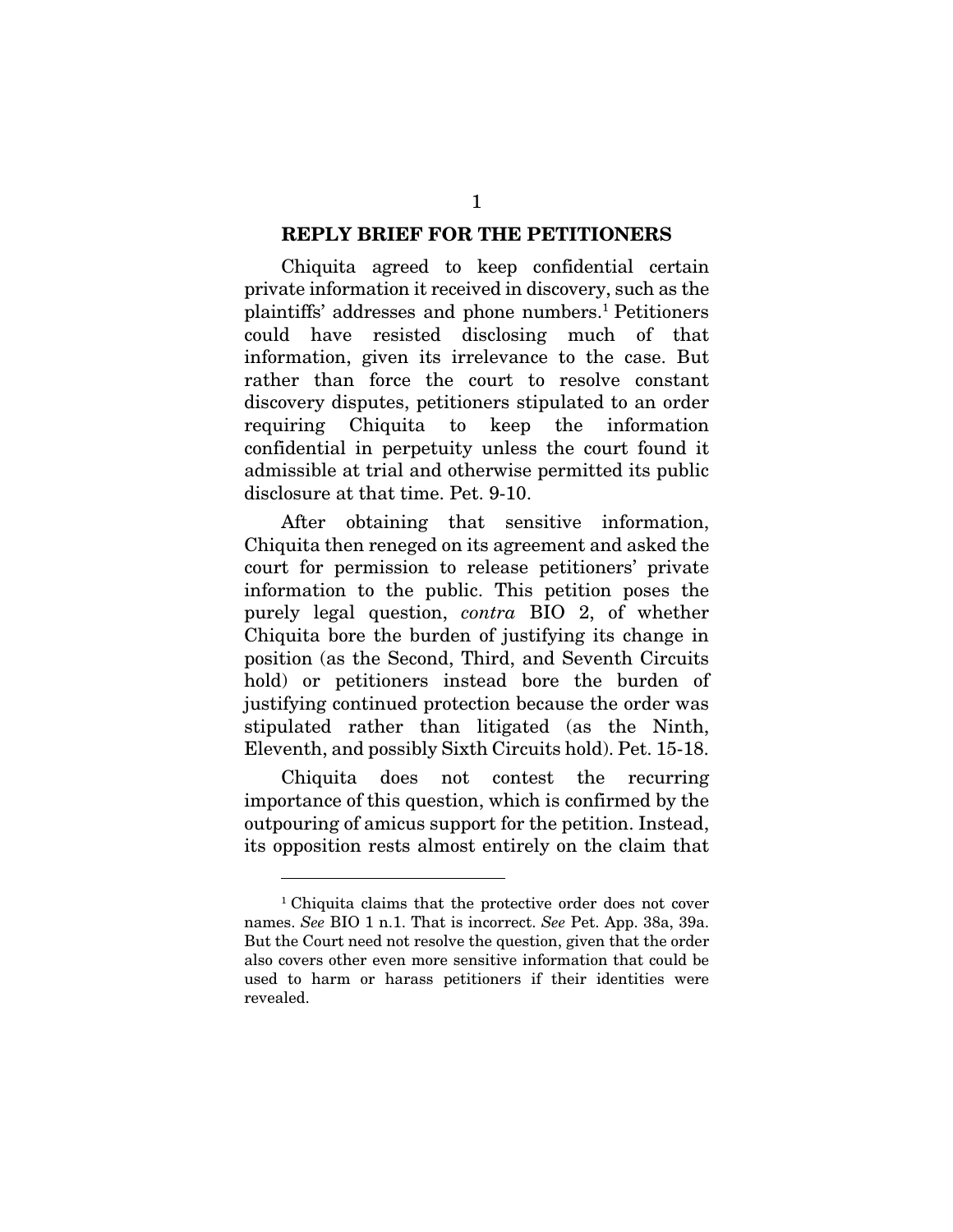all circuits apply the same rule. In fact, the split is real, the decision below is wrong, and this case affords the Court an opportunity to set the law straight.

### I. The Circuits Are Divided.

Chiquita claims that all circuits hold "that if good cause was not shown for the original protective order, the burden of showing good cause is on the party seeking continued confidentiality protection." BIO 15. The cases the petition cited from the Second, Third, and Seventh Circuits, it says, imposed the burden on the movant only because those courts determined that protective orders were not only stipulated to, but also supported by good cause. BIO 15-19. Conversely, Chiquita implies, the Eleventh Circuit would have imposed the burden on Chiquita if it had found good cause for the initial order. BIO 15-16. Not so.

1. *Eleventh Circuit.* The Eleventh Circuit established what it called a "bright line" rule, distinguishing between stipulated and non-stipulated orders: "When faced with a motion to modify to a stipulated protective order, the party seeking the stipulated order's protection must satisfy Rule 26(c)'s good cause standard." Pet. App. 20a. Accordingly, the court made no inquiry into the evidence supporting the *initial* entry of the stipulated order, but asked instead whether the order was truly stipulated, Pet. App. 21a-22a, and whether petitioners had satisfied their burden of showing that *current* conditions supported *continued* protection, Pet. App. 22a-24a.

To the extent there is language in some Sixth and Ninth Circuit decisions suggesting that the burden would switch if, in issuing a stipulated order, a district court made a finding of good cause, BIO 19, at best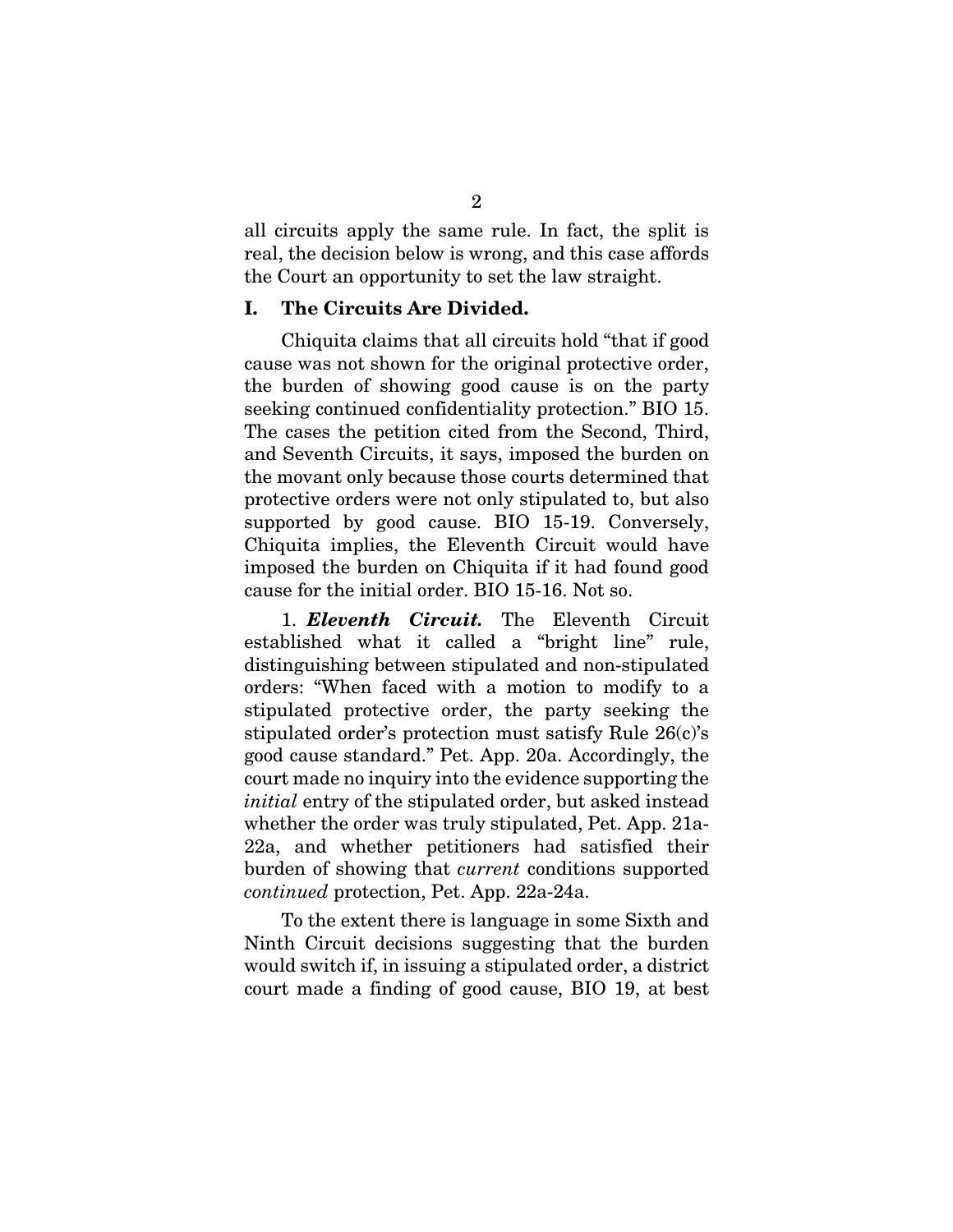that suggests a further fracturing of the caselaw – the Eleventh Circuit's bright line rule is otherwise and, as discussed next, the Seventh, Second and Third Circuits apply the opposite rule, putting the burden on movant in all cases, litigated or stipulated.

2. *Seventh Circuit*. In *Heraeus Kulzer, GmbH v. Biomet, Inc*., 881 F.3d 550, 565-66 (7th Cir. 2018), Heraeus argued that the district court wrongly put the burden of justifying modification of a stipulated order on the movant. The Seventh Circuit disagreed, holding that the "district court correctly concluded that Heraeus, *as the party seeking modification*, has the burden of showing good cause to modify the protective order." *Id.* at 566 (emphasis added). Contrary to Chiquita's contention, the opinion did not first ask whether "good cause was shown . . . for entry of the original protective order." BIO 20. It noted only that, as in this case, the order "was agreed to by the parties and entered by the district court." *Heraeus*, 881 F.3d at 555.

Chiquita notes the underlying litigation arose under 28 U.S.C. § 1782. BIO 20. But nothing in the holding or rationale turned on that. *See Heraeus*, 881 F.3d at 565-66. Indeed, the Seventh Circuit explained the district court properly applied the "test that courts in this Circuit regularly use when resolving motions to modify protective orders," citing a series of non-Section 1782 decisions. *See id*.; *see also id*. at 566 (same).

One of those cases was *American Telephone & Telegraph Co. v. Grady*, 594 F.2d 594 (7th Cir. 1978). That decision established that not only does the movant bear the burden of justifying modification in all cases, but that there is a "higher burden on the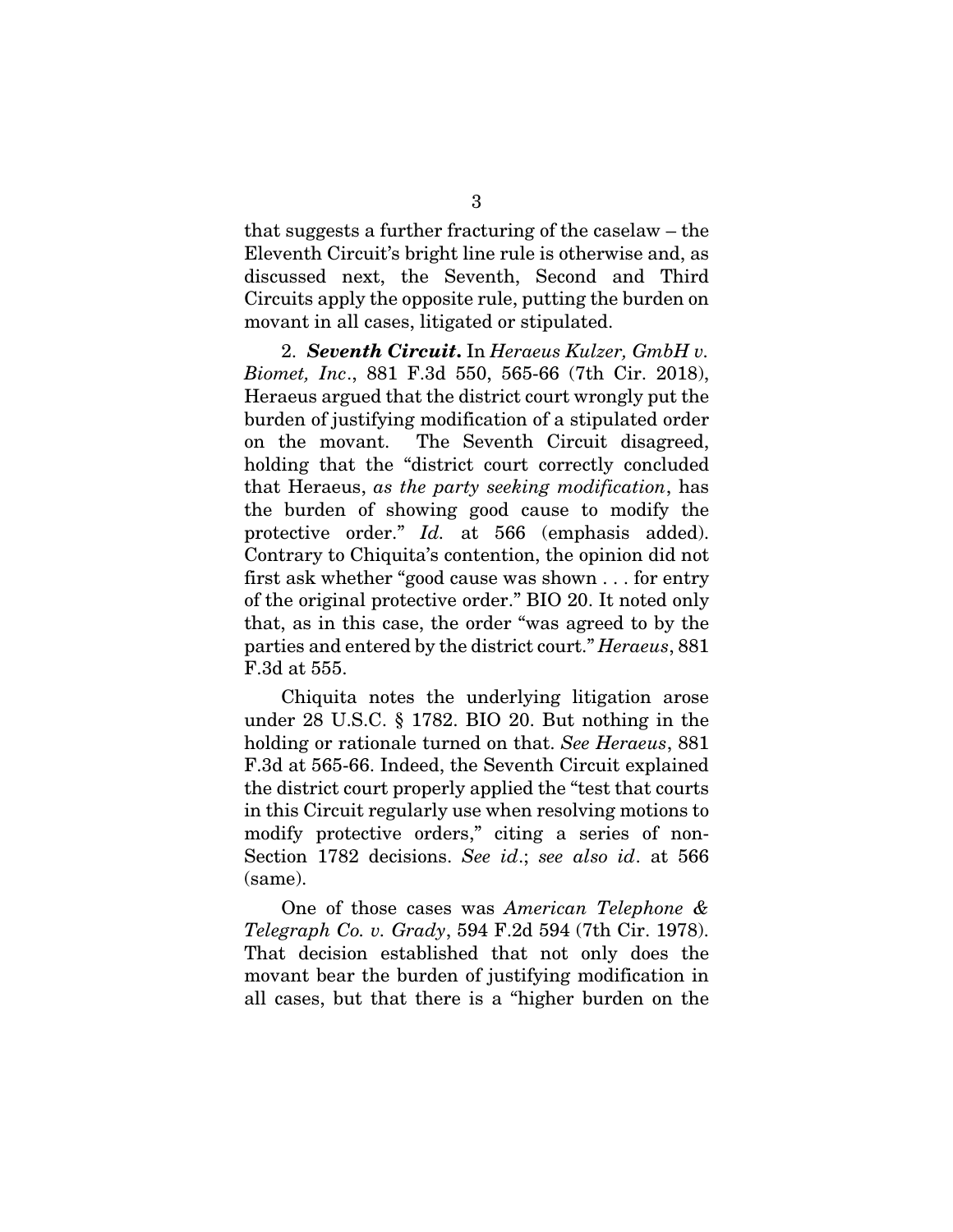movant" when the order was stipulated. *Id*. at 597 (requiring movant show "exceptional considerations warranting the alteration of an agreed protective order"). Chiquita attempts to distinguish *Grady* because it "involved the United States Government as a nonparty intervenor." BIO 21. But the Seventh Circuit applied the same rule in *Hereaus*, citing *Grady*, when a non-government party to the stipulation sought modification. 881 F.3d at 567.

Thus, courts within the Seventh Circuit routinely put the burden on all kinds of movants in all manner of actions. *See, e.g.*, *Ultratec, Inc. v. Sorenson Commc'ns, Inc.*, No. 13-CV-346-BBC, 2018 WL 10036205, at \*1 (W.D. Wis. Mar. 14, 2018); *Ball v. Field*, No. 90 C 4383, 1992 WL 57187, at \*15 (N.D. Ill. Mar. 19, 1992); *Romary Assocs., Inc. v. Kibbi, LLC*, No. 1:10-CV-376, 2012 WL 32969, at \*2 (N.D. Ind. Jan. 6, 2012).

3. *Second Circuit*. The Second Circuit likewise has repeatedly held that "[w]here there has been reasonable reliance by a party or deponent, a District Court should not modify a protective order granted under Rule 26(c) absent a showing of improvidence in the grant of [the] order or some extraordinary circumstance or compelling need." *SEC v. TheStreet.com*, 273 F.3d 222, 229 (2d Cir. 2001) (citation and internal quotation marks omitted); *see also* Pet. 16-17; *Palmieri v. New York*, 779 F.2d 861, 865 (2d Cir. 1985); *FDIC v. Ernst& Ernst*, 677 F.2d 230, 232 (2d Cir. 1982).

Chiquita claims that the Second Circuit applies the opposite rule if it concludes there was no good cause for the original order. BIO 19, 21-25. But Chiquita cannot cite even a single Second Circuit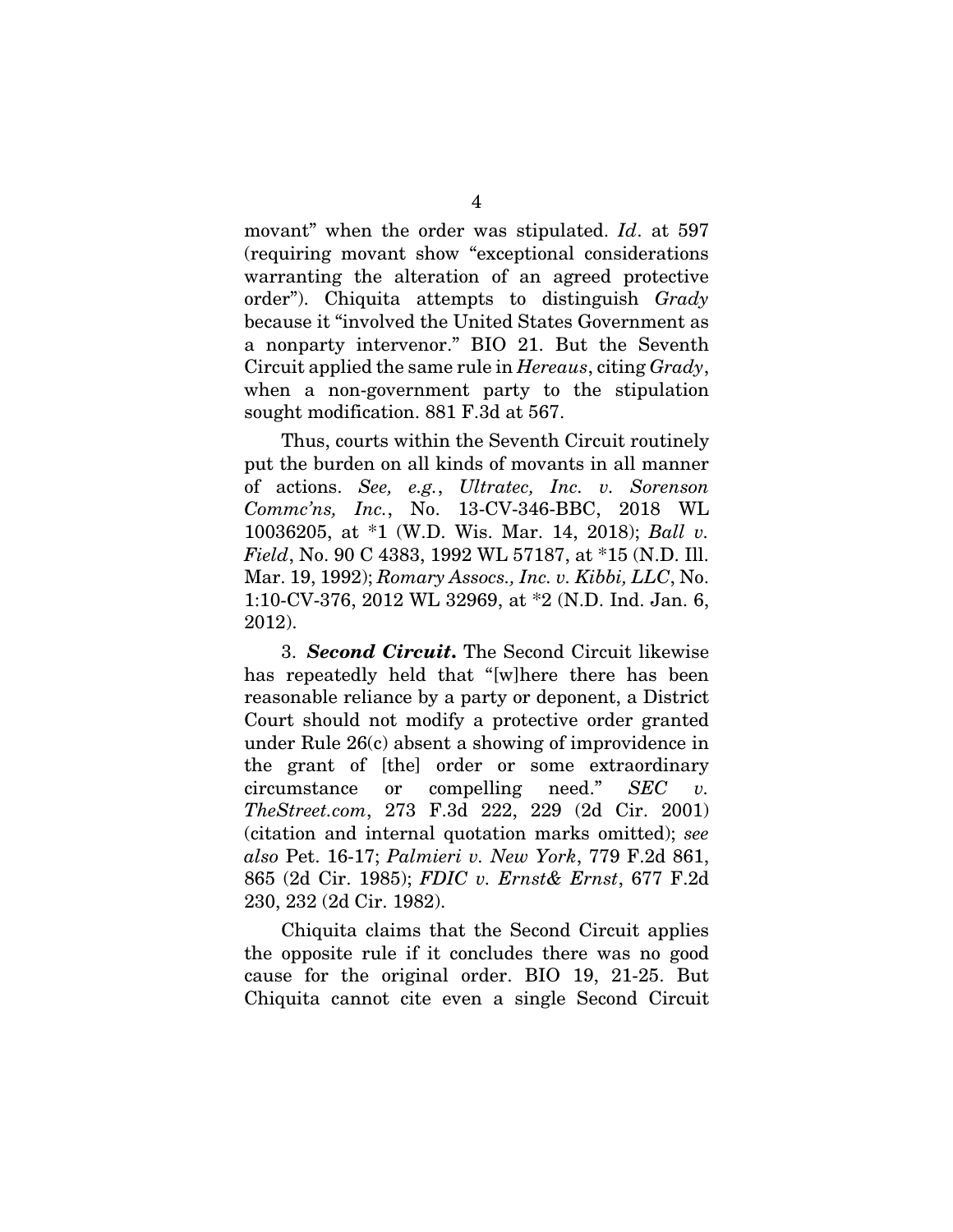decision doing so. In fact, none of the cases review the factual basis supporting the original order before deciding who bears the burden on modification. *See, e.g.*, *TheStreet.com*, 273 F.3d at 229; *Geller v. Branic Int'l Realty Corp*., 212 F.3d 734, 738 (2d Cir. 2000); *Martindell v. Int'l Tel. & Tel. Corp*., 594 F.2d 291, 296 (2d Cir. 1979).

Chiquita notes that the Second Circuit's rule applies "[a]bsent a showing of improvidence in the grant" of the original motion. BIO 23 (quoting *Martindell*, 594 F.2d at 296). But improvidence is a reason for refraining from imposing a *heightened* burden on the movant, not a ground for shifting the burden to the order's beneficiary. *See Palmieri*, 779 F.2d at 864-66. Moreover, an order is not "improvidently granted" simply because a court later decides that there was an insufficient basis for its entry. *See id.* at 865-66 (rejecting that view and giving, instead, example of order that would likely "facilitate or further criminal activity").

Contrary to Chiquita's claim, the rule is not limited to cases in which the movant is "the Government." BIO 23-24; *see TheStreet.com,* 273 F.3d at 229 n.7 (rejecting distinction). And the same rule applies whether modification is sought by a party to the stipulation or by an outside party. *See, e.g.*, *Kiobel v. Cravath, Swaine & Moore LLP*, 895 F.3d 238, 247 (2d Cir. 2018) (placing burden on party to stipulation);2 *Iridium India Telecom Ltd. v. Motorola,* 

<sup>2</sup> Chiquita attempts to distinguish *Kiobel* as a Section 1782 case. BIO 25. But the decision did not turn on that fact and the court expressly relied on non-Section 1782 precedent to resolve the question. *See* 895 F.3d at 247.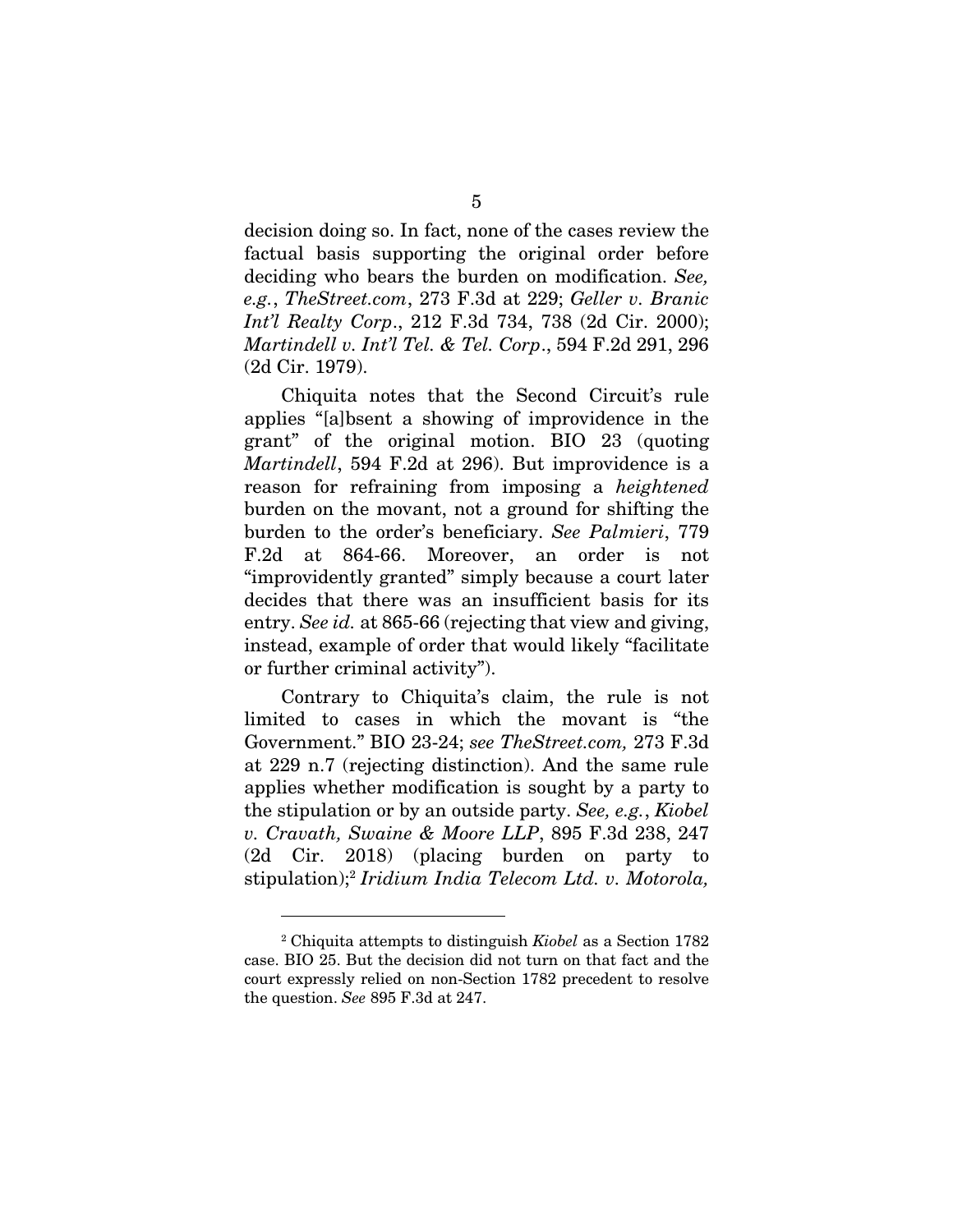*Inc.*, 165 Fed. App'x 878, 880-81 (2d Cir. 2005) (same); *Geller*, 212 F.3d at 738 (same). If anything, one would think the standard would be *lower* for a party that had not previously agreed to the stipulation.

Finally, *Gambale v. Deutsche Bank AG*, 377 F.3d 133, 140 (2d Cir. 2004) (cited at BIO 22-23) and *Lugosch v. Pyramid Co.*, 435 F.3d 110, 121, 125-26 (2d Cir. 2006) (cited at BIO  $32$ ) – as well as the Third Circuit's *In re Avandia Marketing, Sales Practices & Products Liability Litigation*, 924 F.3d 662, 672 (3d Cir. 2019) (cited at BIO 27) – involved the common-law right of access to *judicial documents*. But "there is no constitutional or common-law right of public access to discovery materials exchanged by the parties but not filed with the court" because "[u]nfiled discovery is private, not public." *Bond v. Utreras*, 585 F.3d 1061, 1066 (7th Cir. 2009); *see also, e.g.*, *In re Avandia*, 924 F.3d at 670-73; *TheStreet.com*, 273 F.3d at 231-33 &  $n.9.^3$ 

4. *Third Circuit*. In *Pansy v. Borough of Stroudsburg*, 23 F.3d 772, 790 (3d Cir. 1994), the Third Circuit rejected the Second Circuit's heightened burden on movants as "too stringent," but nonetheless

<sup>3</sup> Chiquita says this Court could affirm under this common law doctrine because, it claims, Chiquita sought modification so it could put petitioners' private information into the docket as summary judgment or trial evidence. BIO 27 n.5. But it never made that argument below. Nor can it cite any case applying the public access doctrine to decide what a *party* can *put into* the judicial record (as opposed to whether the *public* can access what a court *already allowed* the parties to put into the judicial record). At any rate, the district court terminated *all* protection for petitioners' information, not just information that might be put in the judicial record.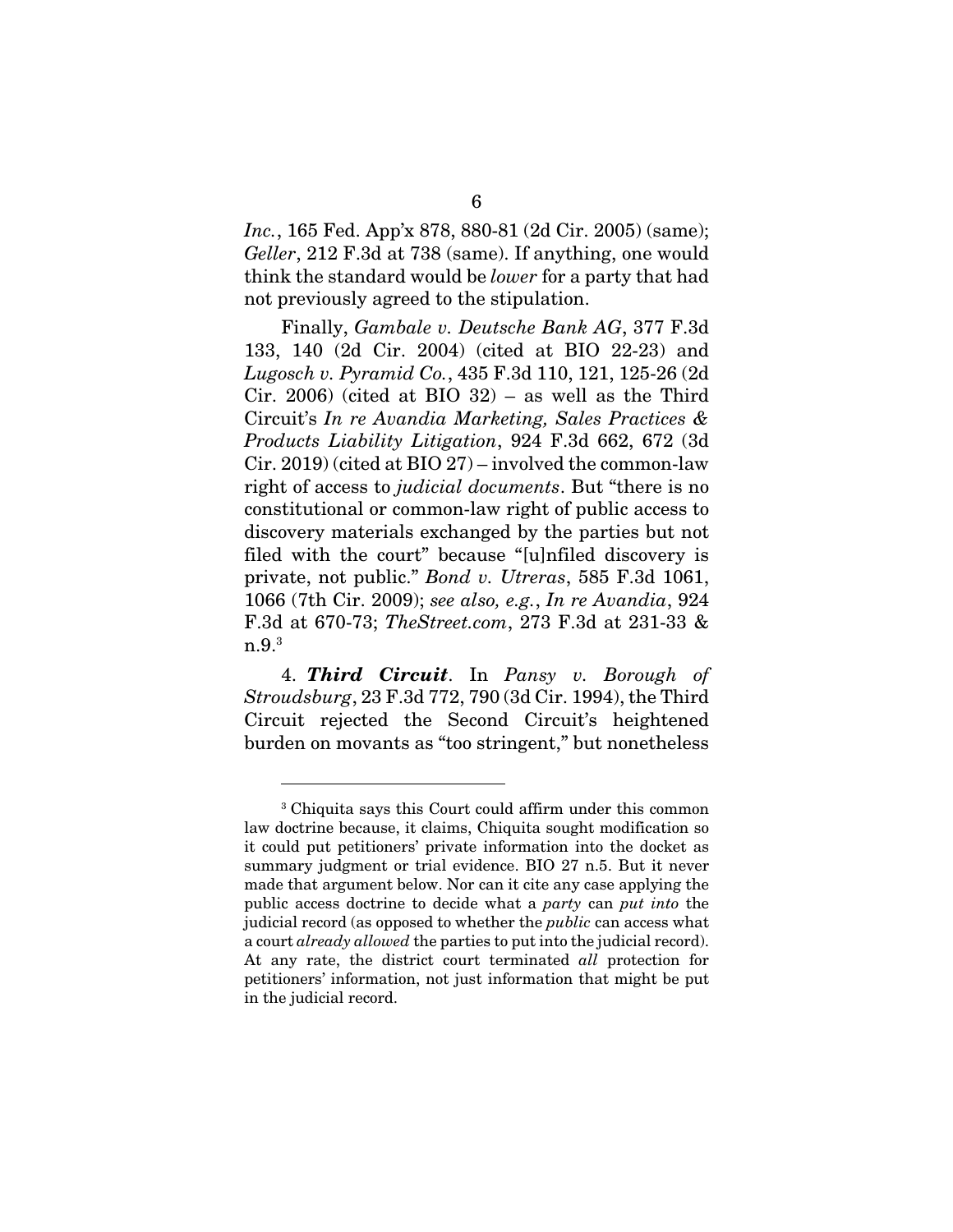held that the "party seeking to modify the order of confidentiality must come forward with a reason to modify the order." It then elaborated:

If access to protected [material] can be granted without harm to legitimate secrecy interests, or if no such interests exist*,* continued judicial protection cannot be justified. In that case, access should be granted even if the need for the protected materials is minimal. *When that is not the case, the court should require the party seeking modification to show why the secrecy interests deserve less protection than they did when the order was granted*.

*Id*. (emphasis added) (internal quotation marks omitted).

Relying on the first sentence, Chiquita seemingly argues that absent good cause for the initial order, the Third Circuit would hold that no "legitimate secrecy interests . . . exist" and, therefore, would not put the burden on the movant. *See* BIO 26. But the existence of a "legitimate secrecy interest" is not the equivalent of an ultimate finding of good cause for the order. It is a lesser initial threshold to be crossed before there will be any good cause evaluation at all. That is why, in the absence of any legitimate secrecy interest, "access should be granted" without further analysis. *Pansy*, 23 F.3d at 790 (internal quotation marks omitted). Furthermore, even when the Third Circuit concluded that the order in *Pansy* had been improvidently granted, that simply meant that "the reliance interest[s] . . . must be considered weak," not that the burden shifted. *Id.* at 792.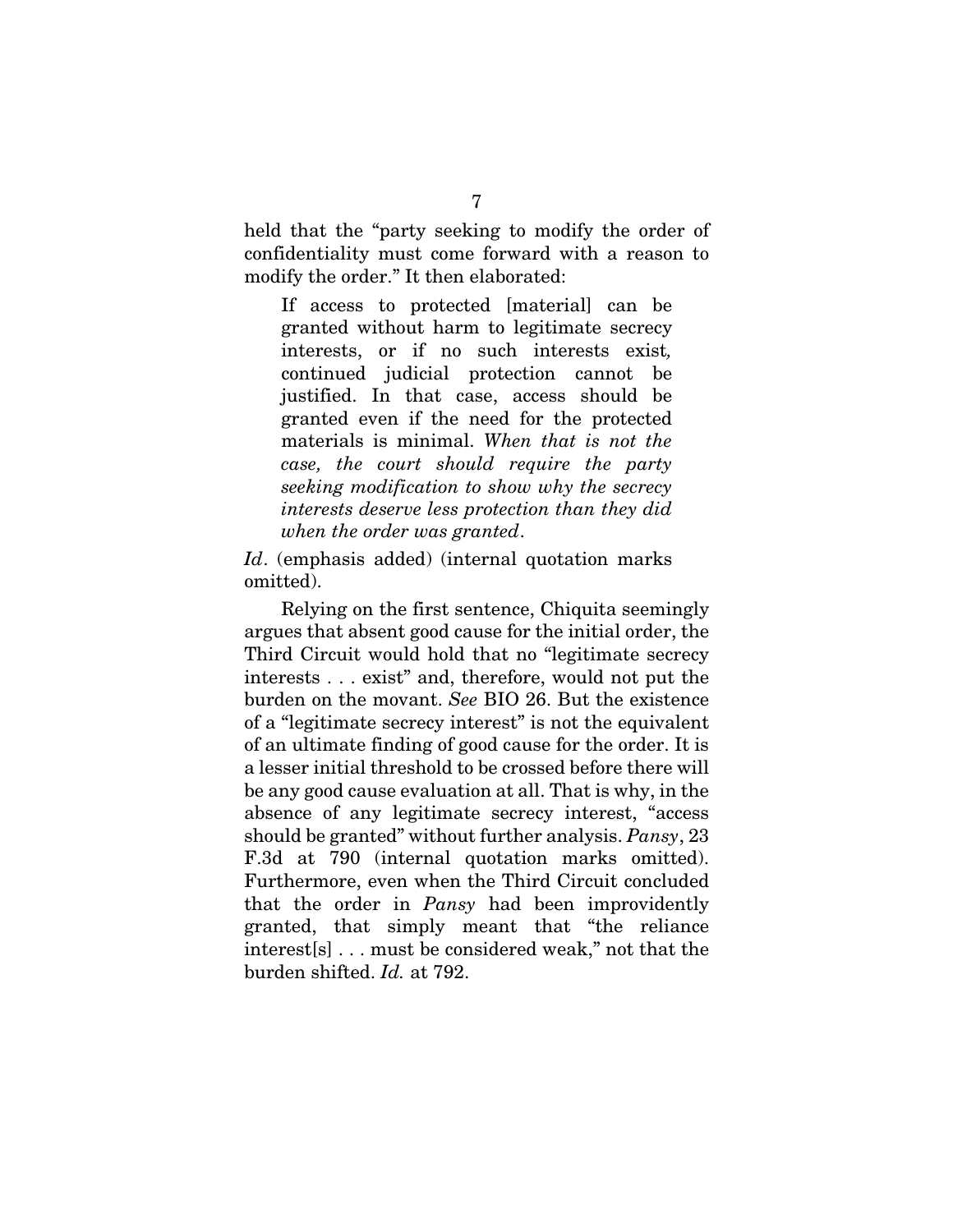#### II. The Decision Below Is Wrong.

Chiquita's defense of the Eleventh Circuit's rule only confirms the need for review.

For all its rhetoric about "judicial openness," BIO 1, Chiquita agrees that the movant bears the burden for litigated orders. BIO 15. It argues that the opposite rule applies to stipulated orders because they are routinely – and, it says, properly – issued without a finding of good cause. BIO 16. That defense provides the Court an opportunity to resolve a second conflict over whether a court may approve a stipulated order without finding good cause at the outset. *See* Pet. App. 20a & n.9 (Eleventh Circuit acknowledging split).

The Court should take that opportunity and correct the Eleventh Circuit's premise, for the plain text of the Rule requires a finding of good cause *before* a protective order may issue. Fed. R. Civ. P. 26(c) ("The court may, for good cause, issue an order. . . ."); *Pansy*, 23 F.3d at 785-86; Civil Procedure Professors Br. 13- 17. That requirement is not unduly burdensome. The Rule does not require extensive opinions or express findings – the entry of the order in itself can demonstrate that the court found good cause. Moreover, even while retaining the obligation to exercise independent judgment, the court can rely on parties' stipulation and justifications, as well as its prior experience with the case. *E.g.*, *Factory Mut. Ins. Co. v. Insteel Indus., Inc.*, 212 F.R.D. 301, 304-05 (M.D.N.C. 2002). Here, for example, the district court accepted the stipulation against the backdrop of its *forum non conveniens* ruling that made extensive inquiry into the conditions in Columbia. Pet. 9-10.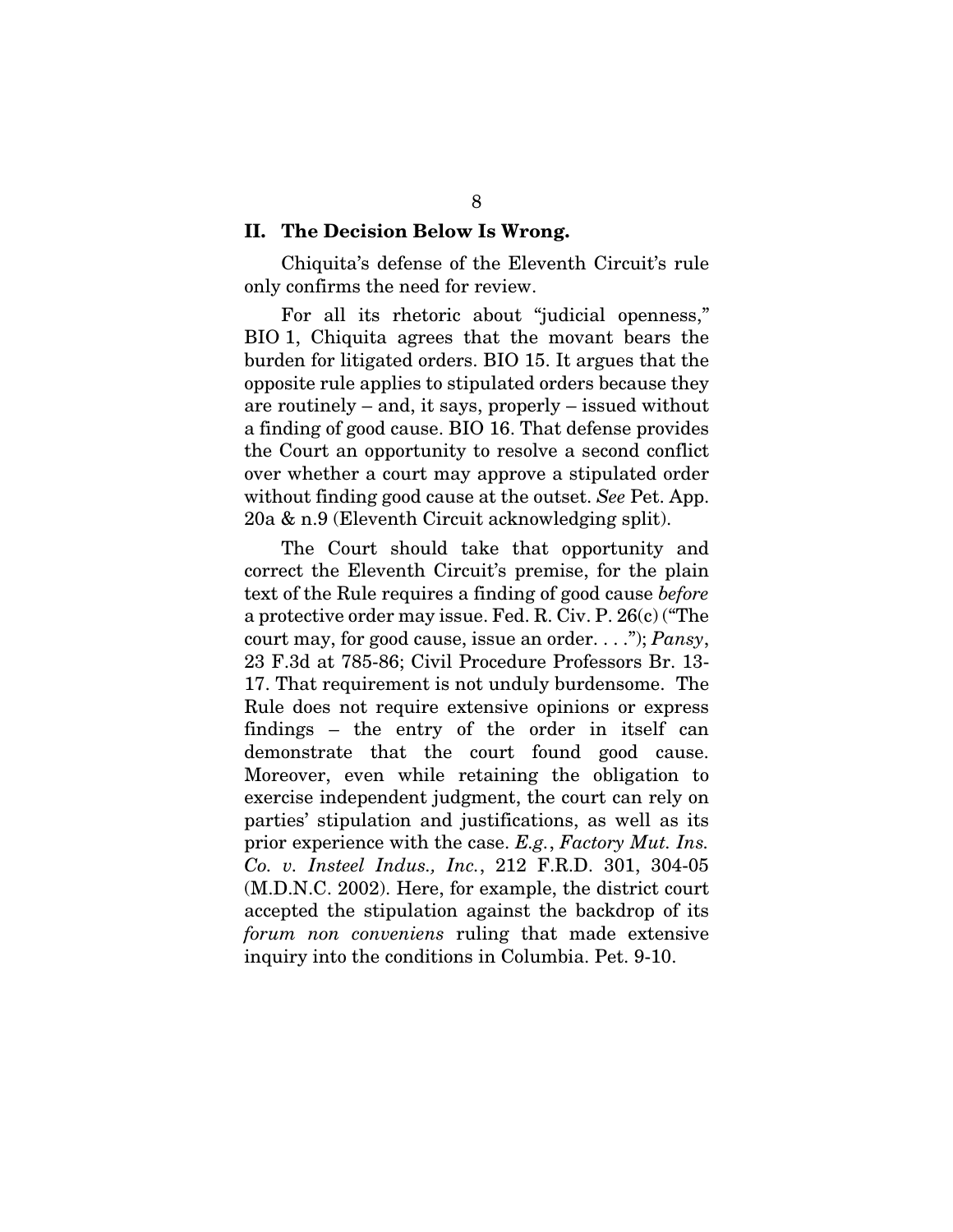Chiquita's mistaken premise corrected, it has no meaningful response to the abundant reasons for applying the same burden for litigated and stipulated judgments. It does not dispute, for example, that distinguishing between them provides a significant disincentive to stipulation, burdening the courts. Pet. 30. Nor does it address the fact that its rule perversely makes it easier to modify orders when initial good cause is so obvious that no party was willing to contest it.

Additionally, it is "presumptively unfair for courts to modify protective orders which assure confidentiality and upon which the parties have reasonably relied." *TheStreet.com*, 273 F.3d at 230; National Crime Victims Law Institute Br. 8-11. This is true even if a later court doubts there was good cause for issuing the order. *See, e.g.*, Arthur R. Miller, *Confidentiality, Protective Orders, and Public Access to the Courts*, 105 Harv. L. Rev. 427, 499-500 (1991) (giving example of "a party or witness who chooses to forego a plausible claim of privilege under the assurance that a protective order will shield the communication from subsequent disclosure").

Chiquita insists that parties have no right to rely on protective orders because they are always subject to modification and frequently apply only to the discovery stage, not trial. BIO 30-32. The first claim simply begs the question of how easily protective orders can be modified.4 The second ignores that before Chiquita would be permitted to submit the plaintiffs' phone numbers, addresses, and other private information into the trial record, it would have to convince a court that they are

<sup>4</sup> The specific order in this case did not address that question. *See* Pet. App. 51a, ¶13.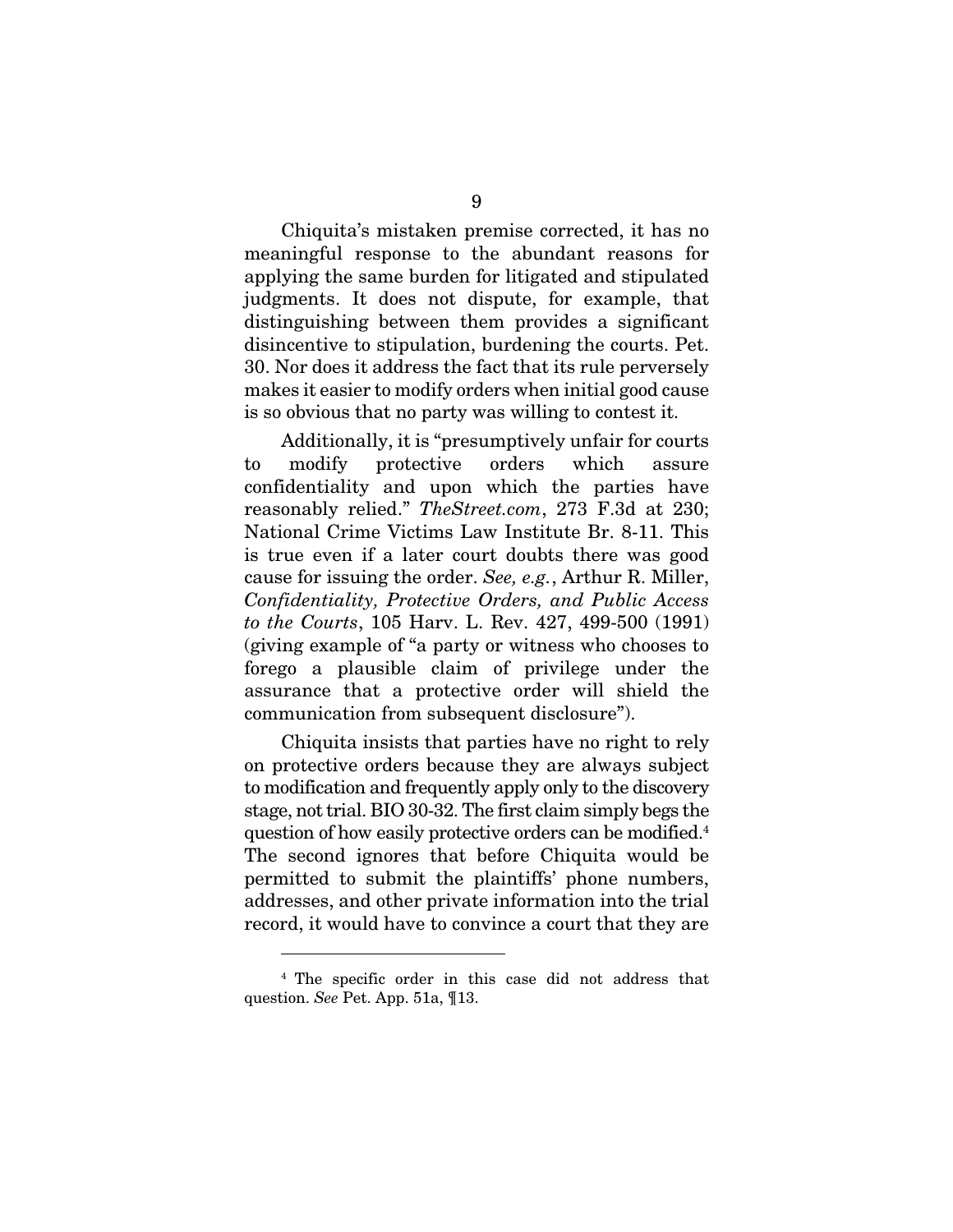relevant, admissible evidence. And if the information were admitted, petitioners could then decide for themselves whether it was too risky to continue the litigation. In contrast, with the protective order lifted, the choice whether to publicly disclose that private information is solely Chiquita's, which may do so for any reason it chooses, legitimate or otherwise.<sup>5</sup>

#### III. This Case Is An Appropriate Vehicle.

Finally, there is no merit to Chiquita's apparent suggestion that this case is a poor vehicle because the allocation of burdens would make no difference. *See*  BIO 4-6, 29-32.6

Space does not permit a full rebuttal of Chiquita's distortion of the evidence in this case. Suffice it to say that Chiquita's suggestion that Plaintiffs used anonymity for nefarious purposes other than protection is unfounded – there is ample evidence that petitioners and their families in Colombia continue to face a significant threat of retaliation by members of

<sup>5</sup> Chiquita objects that petitioners never made a reliance argument below. That is incorrect. *See, e.g*., Pet. Ct. App. Br. 16 (relying on *Jochims v. Isuzu Motors, Ltd*., 145 F.R.D. 499, 501 (S.D. Iowa 1992), as collecting authorities for rule); *Jochims*, 145 F.R.D. at 501-02 (explaining reliance rationale). Regardless, because petitioners argue that reliance is a reason to place the burden on the movant, it is at most an additional argument in favor of the position they have maintained all along. *See, e.g.*, *Yee v. City of Escondido*, 503 U.S. 519, 534 (1992).

<sup>6</sup> Chiquita does not claim that the grant of summary judgment in its favor moots the case. While petitioners are confident that the summary judgment order will be reversed, the underlying merits of the case have no bearing on the validity of the protective order, which will endure after the case concludes no matter who wins. *See* Pet. 14 n.6.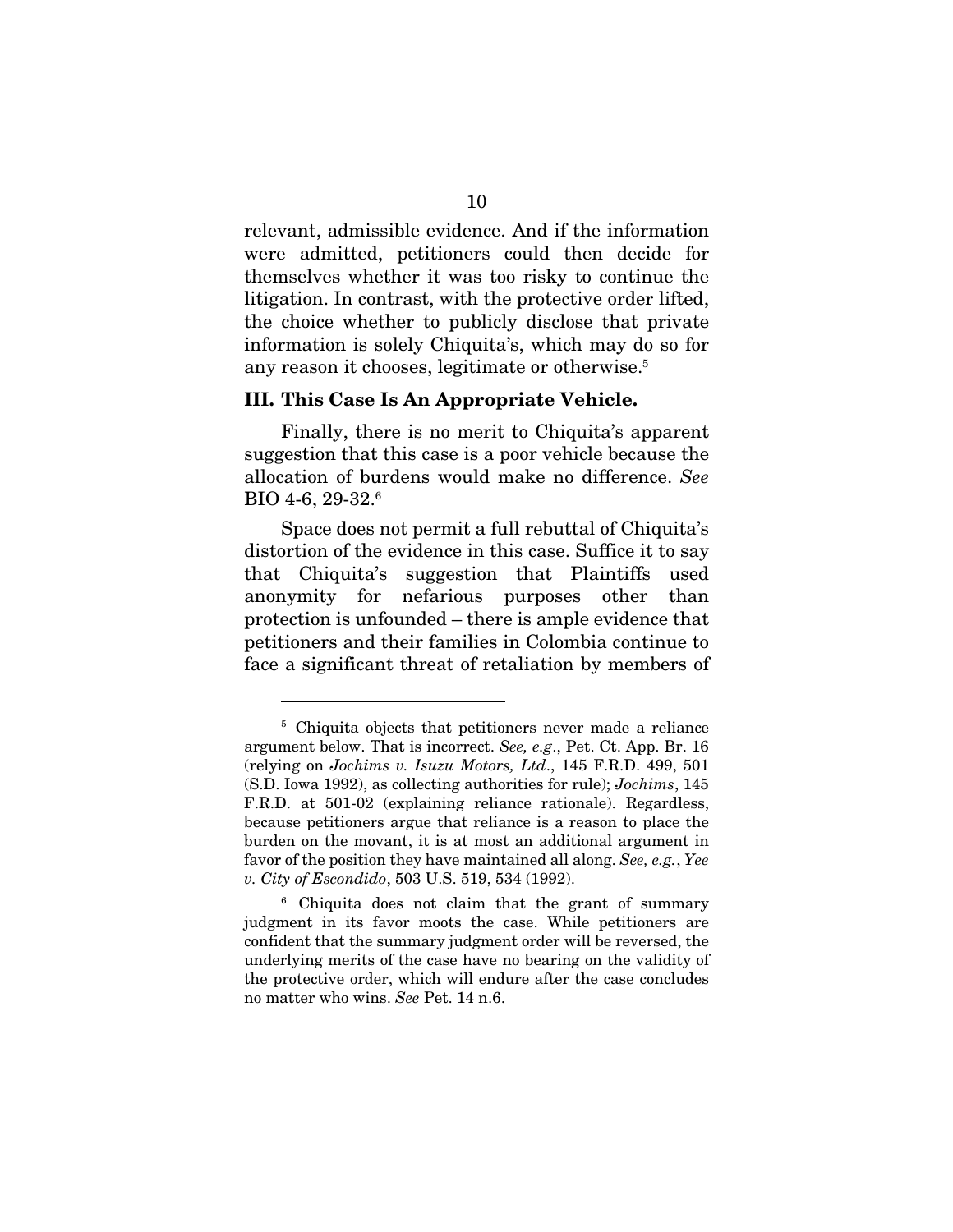the paramilitary groups they have accused of committing atrocities with Chiquita's financial assistance. *See generally* Human Rights Organizations Br. The district court, relying on extensive factual and expert evidence, found those threats substantiated earlier in the case, then ordered the parties to submit proposed protective orders. Pet. 9. The district court withdrew the protective order only because it believed that petitioners bore a heavy burden to prove continuation of that threat. *See* Pet. App. 32a (concluding protection should be limited to "the exceptional case"); Pet. App. 33a ("While the Court is most sympathetic to these concerns, it finds that the presumption of openness in judicial proceedings outweighs the interests presented by Plaintiffs in support of their request to continue" protections).

Finally, because it focused exclusively on whether *petitioners* had met their purported burden, the court took no account for the Chiquita's failure to identify any substantial reason why disclosing petitioners' private information served any legitimate, much less important, purpose. Chiquita cannot argue that public disclosure of phone numbers, addresses, etc. is necessary to defend itself in court. Nor is the public interest in "judicial openness" served by publicly releasing that information, which is utterly irrelevant to the merits of the case. *Cf.* Fed. R. Civ. P. 5.2(a) (requiring redaction of similar private information in *all* cases).